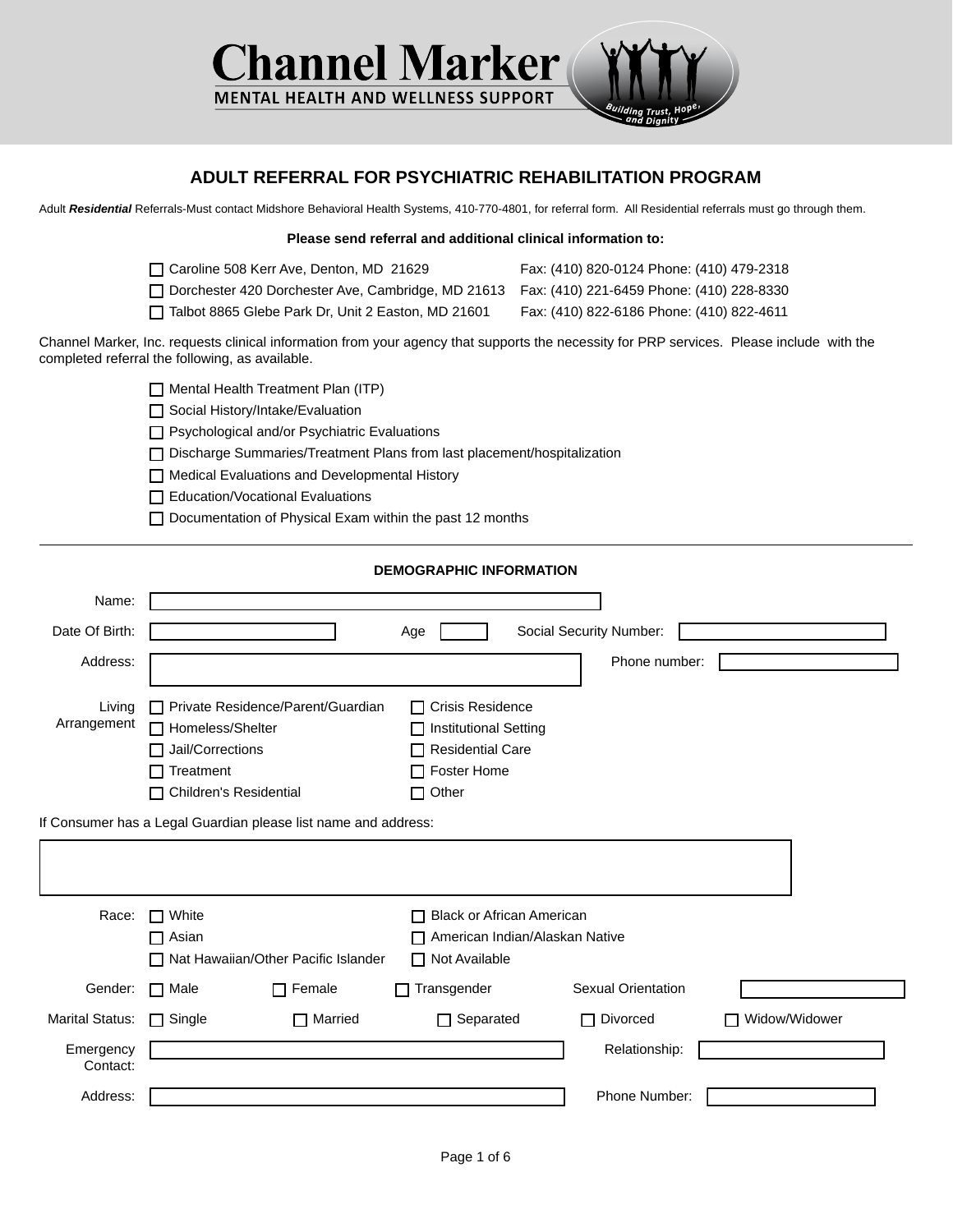|                                                                                                  |                                                   |                                   | <b>FINANCIAL INFORMATION</b>                                                                                                                     |
|--------------------------------------------------------------------------------------------------|---------------------------------------------------|-----------------------------------|--------------------------------------------------------------------------------------------------------------------------------------------------|
| Insurance:                                                                                       | $\Box$ Medicaid                                   | $\Box$ Medicare                   | Insurance number:                                                                                                                                |
| Current<br>Income:                                                                               | $\Box$ SSI                                        | $\Box$ SSDI                       | Employment wages<br>$\Box$ Other                                                                                                                 |
| Amount:                                                                                          |                                                   |                                   |                                                                                                                                                  |
|                                                                                                  |                                                   |                                   | <b>EDUCATION/EMPLOYMENT</b>                                                                                                                      |
| Education<br>Level:                                                                              | High School Diploma<br>$\Box$ GED<br>$\Box$ Other | □ Currently enrolled in education | $\Box$ Certificate of Attendance<br>□ College Degree                                                                                             |
|                                                                                                  |                                                   |                                   | If currently enrolled in school anytime in the past three months or schooling was not completed, please provide highest level of grade completed |
| Education<br>History and<br>Functional<br>Impairments<br>related to<br>Education:                |                                                   |                                   |                                                                                                                                                  |
| <b>Work History</b><br>and Functional<br>Impairments<br>related to<br>Competitive<br>Employment: |                                                   |                                   |                                                                                                                                                  |
|                                                                                                  |                                                   |                                   | <b>CLINICAL CRITERIA</b>                                                                                                                         |
| Priority Population Diagnosis:                                                                   |                                                   |                                   |                                                                                                                                                  |
| F20.0 Paranoid Schizophrenia                                                                     |                                                   |                                   | F20.1 Disorganized Schizophrenia                                                                                                                 |
| F20.2 Catatonic Schizophrenia                                                                    |                                                   |                                   | F20.3 Undifferentiated Schizophrenia                                                                                                             |
| F20.5 Residual Schizophrenia                                                                     |                                                   |                                   | 20.81 Schizophreniform Disorder                                                                                                                  |
| F20.89 Other Schizophrenia                                                                       |                                                   |                                   | F20.9 Schizophrenia, Unspecified                                                                                                                 |
| F22 Delusional Disorders                                                                         |                                                   |                                   | F25.0 Schizoaffective Disorder, Bipolar type                                                                                                     |
| F25.1 Schizoaffective Disorder, Depressive Type                                                  |                                                   |                                   | F25.8 Other Schizoaffective Disorders                                                                                                            |
| $\Box$ F25.9 Schizoaffective Disorder, Unspecified                                               |                                                   |                                   | □ F28 Other Specified Schizophrenia Spec & Other Psy Disorder                                                                                    |

| <b>I</b> Honty I operation Diagnosis.                                    |                                                                           |
|--------------------------------------------------------------------------|---------------------------------------------------------------------------|
| F20.0 Paranoid Schizophrenia                                             | F20.1 Disorganized Schizophrenia<br>H                                     |
| F20.2 Catatonic Schizophrenia                                            | F20.3 Undifferentiated Schizophrenia                                      |
| F20.5 Residual Schizophrenia                                             | 20.81 Schizophreniform Disorder<br>П                                      |
| F20.89 Other Schizophrenia                                               | F20.9 Schizophrenia, Unspecified<br>П                                     |
| F22 Delusional Disorders                                                 | F25.0 Schizoaffective Disorder, Bipolar type<br>LΙ                        |
| F25.1 Schizoaffective Disorder, Depressive Type                          | F25.8 Other Schizoaffective Disorders<br>LΙ                               |
| F25.9 Schizoaffective Disorder, Unspecified                              | F28 Other Specified Schizophrenia Spec & Other Psy Disorder<br>l I        |
| F29 Unspec Psychosis not due to a Sub or Known Phys Condition            | □ F31.13 Bipolar I Disorder, Current or Most Recent Episode Manic, Severe |
| □ F31.2 Bipolar I Disorder, Cur or Most Recent Ep Manic, W/ Psy Features | F31.4 Bipolar I Disorder, Cur or Most Recent Ep Depr, Sev                 |
| □ F31.5 Bipolar I Disorder, Most Recent Epi Dep, With Psy Features       | F31.0 Bipolar I Disorder, Cur or Most Recent Ep Hypomanic<br>П            |
| □ F31.9 Bipolar I Disorder, Cur or Most Recent Ep Unspecified            | F31.9 Unspecified Bipolar and Related Disorder                            |
| □ F31.81 Bipolar II Disorder                                             | F33.2 Major Depressive Disorder, Rec Episode Sev<br>l I                   |
| □ F33.3 Major Depressive Disorder, Rec Episode, w/Psych Features         | F60.3 Borderline Personality Disorder<br>LΙ                               |
| Medications:                                                             | Is the client taking medication<br>as prescribed?                         |
|                                                                          | $\Box$ Yes<br>$\Box$ No                                                   |

## **TREATMENT AND SERVICE HISTORY**

Is individual currently receiving mental health treatment from a licensed mental health professional?  $\Box$  Yes  $\Box$  No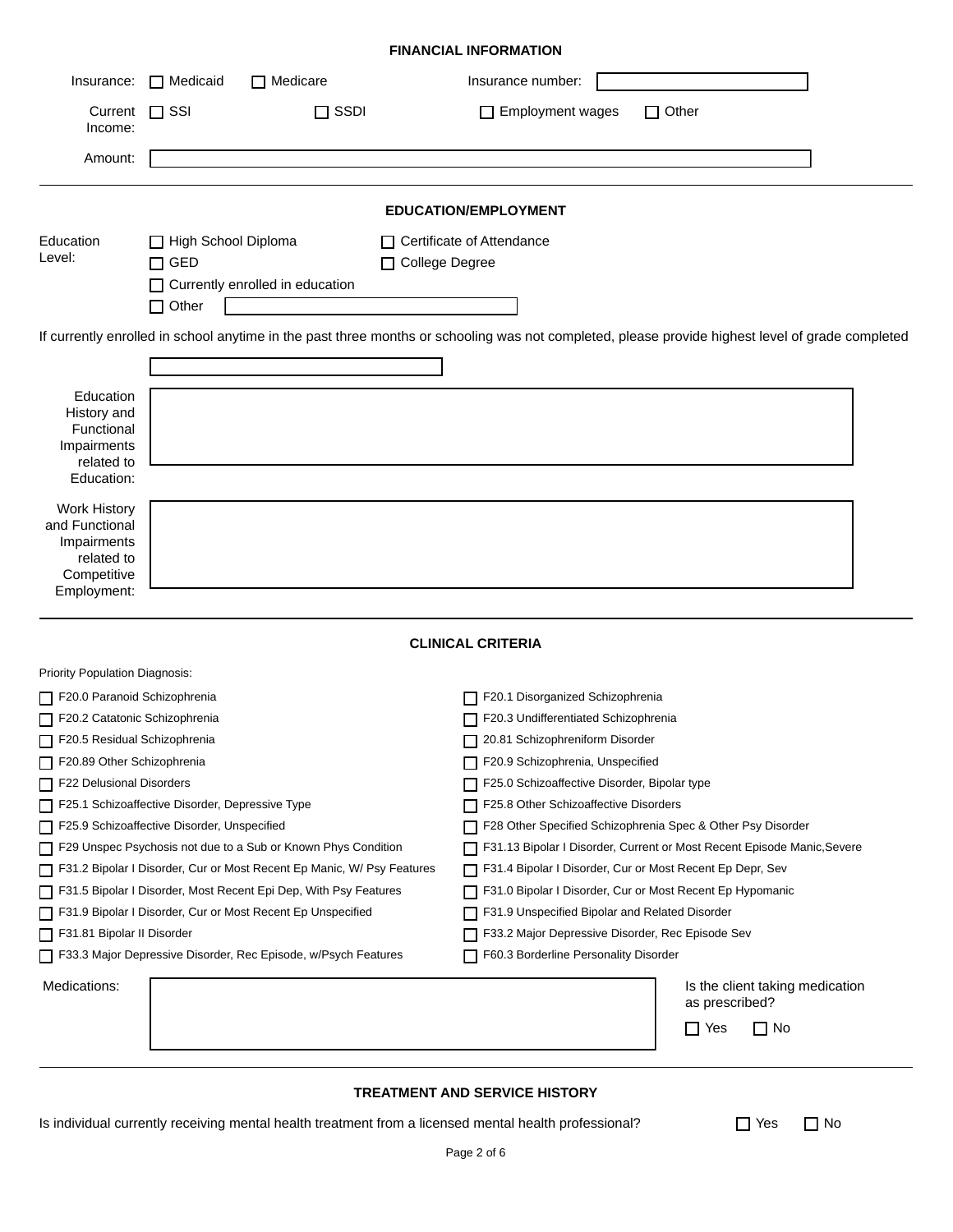|                              | Name, Agency, and Credentials of treating Mental Health Professional:                       |                                                         |                                                                                               |                          |
|------------------------------|---------------------------------------------------------------------------------------------|---------------------------------------------------------|-----------------------------------------------------------------------------------------------|--------------------------|
|                              |                                                                                             |                                                         |                                                                                               |                          |
|                              | Name, Agency, and Credentials of Primary Therapist (if different from above):               |                                                         |                                                                                               |                          |
|                              |                                                                                             |                                                         |                                                                                               |                          |
|                              | Name, Agency, and Credentials of Primary Psychiatrist (if different from above):            |                                                         |                                                                                               |                          |
|                              |                                                                                             |                                                         |                                                                                               |                          |
| $\Box$ At least 1x a week    | Frequency of treatment provided to individual<br>$\Box$ At least 1x/2weeks                  |                                                         | $\Box$ At least 1x/month<br>$\Box$ At least 1x/3months                                        | At least 1x/6months      |
|                              | Duration of current episode of treatment provided to individual                             |                                                         |                                                                                               |                          |
| $\Box$ Less than 1 mth       | $\Box$ 2-3 mths                                                                             | $\Box$ 4-6 mths                                         | $\Box$ 7-12 mths                                                                              | $\Box$ More than 12 mths |
|                              |                                                                                             |                                                         | Number of Psychiatric ER visits or admissions or other crisis episodes in the past 12 months: |                          |
| Place of<br>occurrence       |                                                                                             |                                                         |                                                                                               |                          |
| Reason for<br>occurrence     |                                                                                             |                                                         |                                                                                               |                          |
|                              | Is the client currently (or within the past 30 days) participating in any of the following: |                                                         |                                                                                               |                          |
| Mobile Treatment/Act         | Mental Health Partial Hospitalization                                                       | □ Inpatient Psychiatric Treatment<br>Residential Crisis | Mental Health IOP                                                                             |                          |
|                              | Does the individual receive full Developmental Diagnosis funding?                           |                                                         | $\Box$ Yes<br>$\Box$ No                                                                       | $\Box$ Unknown           |
|                              |                                                                                             |                                                         |                                                                                               |                          |
|                              |                                                                                             |                                                         | PSYCHIATRIC SYMPTOMS/RISK BEHAVIORS                                                           |                          |
| Suicidal/                    |                                                                                             |                                                         |                                                                                               |                          |
|                              | $\Box$ In last 30 days                                                                      | Comments:                                               |                                                                                               |                          |
| Homicidal<br>Threats or      | $\Box$ 1-12 months<br>□ Over 1 year                                                         |                                                         |                                                                                               |                          |
| Attempts:                    |                                                                                             |                                                         |                                                                                               |                          |
|                              |                                                                                             |                                                         |                                                                                               |                          |
| Self Injurious<br>Behaviors: | $\Box$ In last 30 days                                                                      | Comments:                                               |                                                                                               |                          |
|                              | $\Box$ 1-12 months<br>Over 1 year                                                           |                                                         |                                                                                               |                          |
|                              |                                                                                             |                                                         |                                                                                               |                          |
|                              |                                                                                             |                                                         |                                                                                               |                          |
| Chronic Anger/               | $\Box$ In last 30 days                                                                      | Comments:                                               |                                                                                               |                          |
| Aggression:                  | $\Box$ 1-12 months                                                                          |                                                         |                                                                                               |                          |
|                              | □ Over 1 year                                                                               |                                                         |                                                                                               |                          |
|                              |                                                                                             |                                                         |                                                                                               |                          |
| Trauma                       | $\Box$ In last 30 days                                                                      | Comments:                                               |                                                                                               |                          |
| Related<br>Symptoms:         | $\Box$ 1-12 months                                                                          |                                                         |                                                                                               |                          |
|                              | □ Over 1 year                                                                               |                                                         |                                                                                               |                          |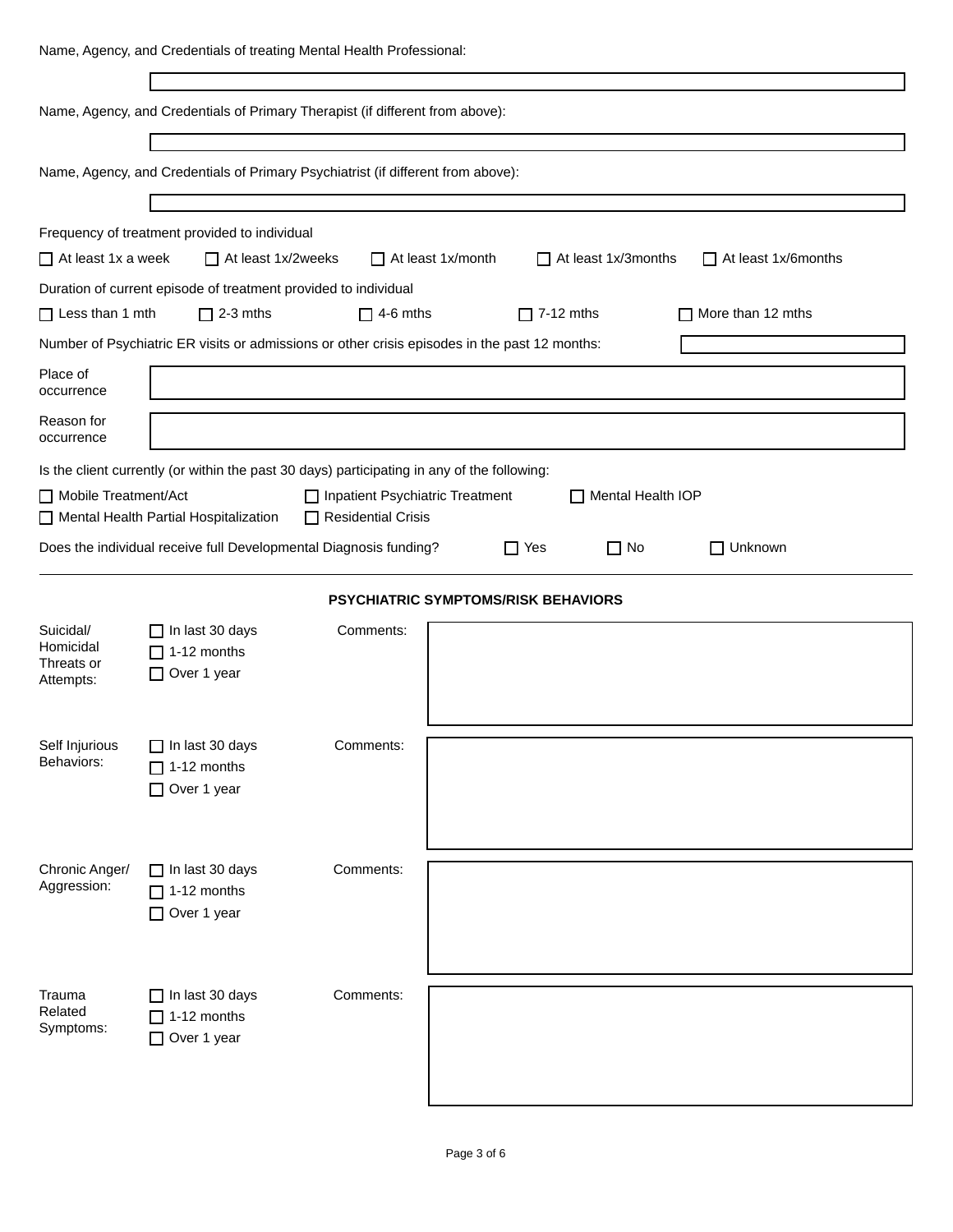| Sexually<br>Inappropriate<br>Behaviors: | $\Box$ In last 30 days<br>$\Box$ 1-12 months<br>□ Over 1 year | Comments:               |                                            |                         |
|-----------------------------------------|---------------------------------------------------------------|-------------------------|--------------------------------------------|-------------------------|
| Runaway<br>Behaviors:                   | $\Box$ In last 30 days<br>$\Box$ 1-12 months<br>Over 1 year   | Comments:               |                                            |                         |
|                                         |                                                               |                         | <b>CRIMINAL STATUS AND HISTORY</b>         |                         |
|                                         | Currently on Probation/Parole/Conditions of Release?          |                         | $\Box$ Yes<br>$\Box$ No                    |                         |
| Charges and<br>comments                 |                                                               |                         |                                            |                         |
| PRP?                                    | Is there a Court Order for client to attend                   | $\Box$ Yes<br>$\Box$ No | Is there a history of criminal<br>charges? | $\Box$ Yes<br>$\Box$ No |
| Charges and<br>comments:                |                                                               |                         |                                            |                         |
| Possession/<br>Use of<br>Weapons:       | $\Box$ In last 30 days<br>$\Box$ 1-12 months<br>Over 1 year   | Comments:               |                                            |                         |
| Fire Setting:                           | $\Box$ In last 30 days<br>$\Box$ 1-12 months<br>Over 1 year   | Comments:               |                                            |                         |
|                                         |                                                               |                         | SUBSTANCE USE AND HISTORY                  |                         |
| Describe Use/                           |                                                               |                         |                                            |                         |

| History of Use:                                          |                                                                                                                                                           |                                                                                                    |  |
|----------------------------------------------------------|-----------------------------------------------------------------------------------------------------------------------------------------------------------|----------------------------------------------------------------------------------------------------|--|
| Is client<br>participating in<br>any of the<br>following | $\Box$ Residential SUD Treatment Service Level 3.3<br>Residential SUD Treatment Service Level 3.7<br>$\Box$ SUD Partial Hospitalization Program Level 2.2 | □ Residential SUD Treatment Service Level 3.5<br>$\Box$ SUD Intensive Outpatient Program Level 2.1 |  |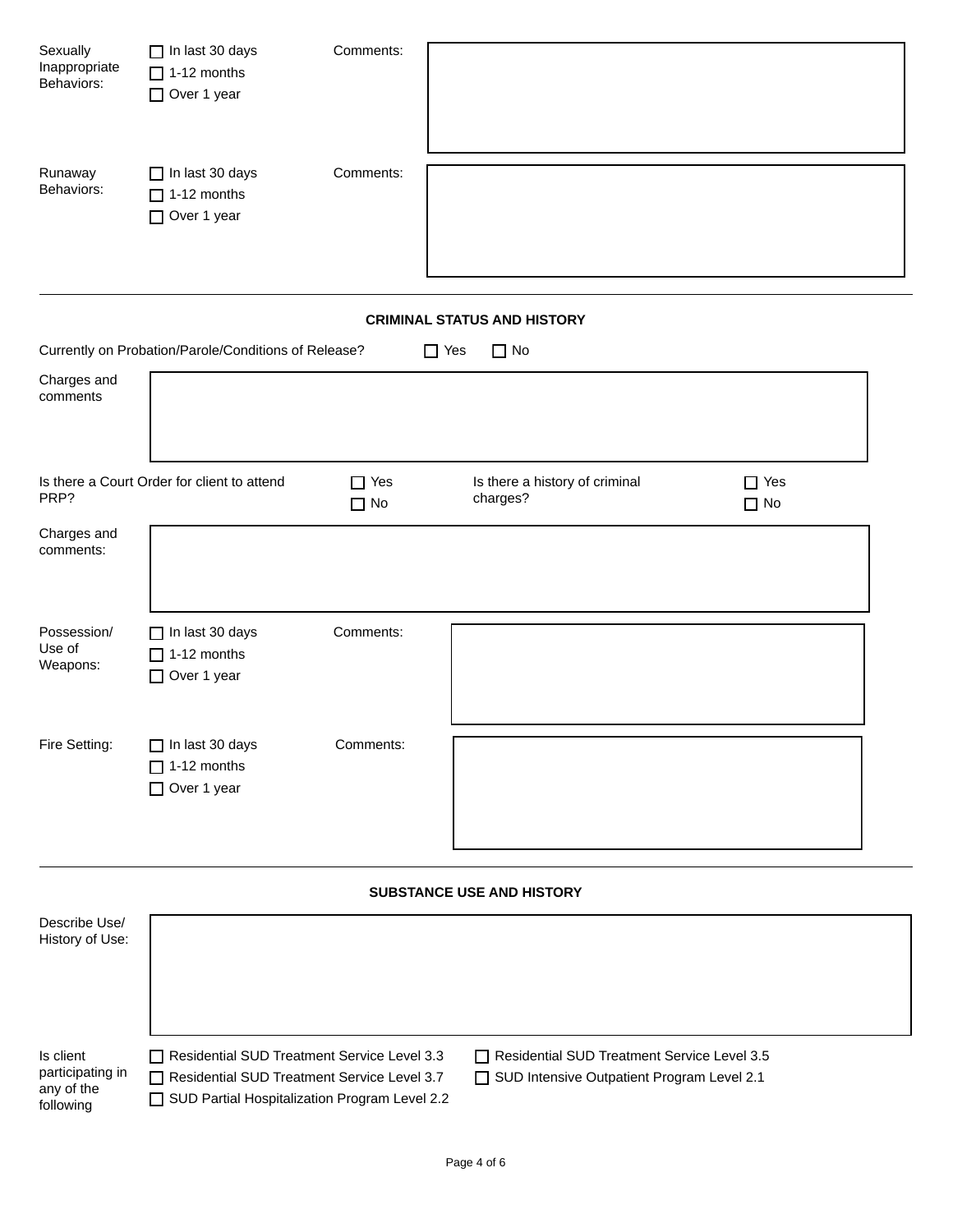## **MEDICAL DIAGNOSIS, CONDITIONS, AND NEEDS**

|                                                                                                                            | <b>MEDICAL DIAGNOSIS, CONDITIONS, AND NEEDS</b> |                    |                                            |
|----------------------------------------------------------------------------------------------------------------------------|-------------------------------------------------|--------------------|--------------------------------------------|
| Name of Primary Physician                                                                                                  |                                                 |                    | No Primary Physician Known<br>$\mathbf{I}$ |
|                                                                                                                            |                                                 |                    |                                            |
| Medical<br>Conditions (if<br>known):                                                                                       |                                                 |                    |                                            |
| ACTIVITIES OF DAILY LIVING AND FUNCTIONAL IMPAIRMENTS                                                                      |                                                 |                    |                                            |
| Marked inability to perform activities of daily living:                                                                    | $\Box$ In last 30 days<br>□ Over 1 year         | $\Box$ 1-12 months |                                            |
| Comments:                                                                                                                  |                                                 |                    |                                            |
| Marked inability to establish/maintain personal support system:                                                            | $\Box$ In last 30 days                          | $\Box$ 1-12 months | □ Over 1 year                              |
| Comments:                                                                                                                  |                                                 |                    |                                            |
| Deficiencies of concentration/persistence/pace leading to failure<br>to complete tasks:                                    | $\Box$ In last 30 days                          | $\Box$ 1-12 months | □ Over 1 year                              |
| Comments:                                                                                                                  |                                                 |                    |                                            |
| Unable to perform self-care:                                                                                               | $\Box$ In last 30 days                          | $\Box$ 1-12 months | □ Over 1 year                              |
| Comments:                                                                                                                  |                                                 |                    |                                            |
| Deficiencies in self-direction, shown by inability to plan, initiate,<br>organize, and carry out goal-directed activities: | $\Box$ In last 30 days<br>□ Over 1 year         | $\Box$ 1-12 months |                                            |
| Comments:                                                                                                                  |                                                 |                    |                                            |